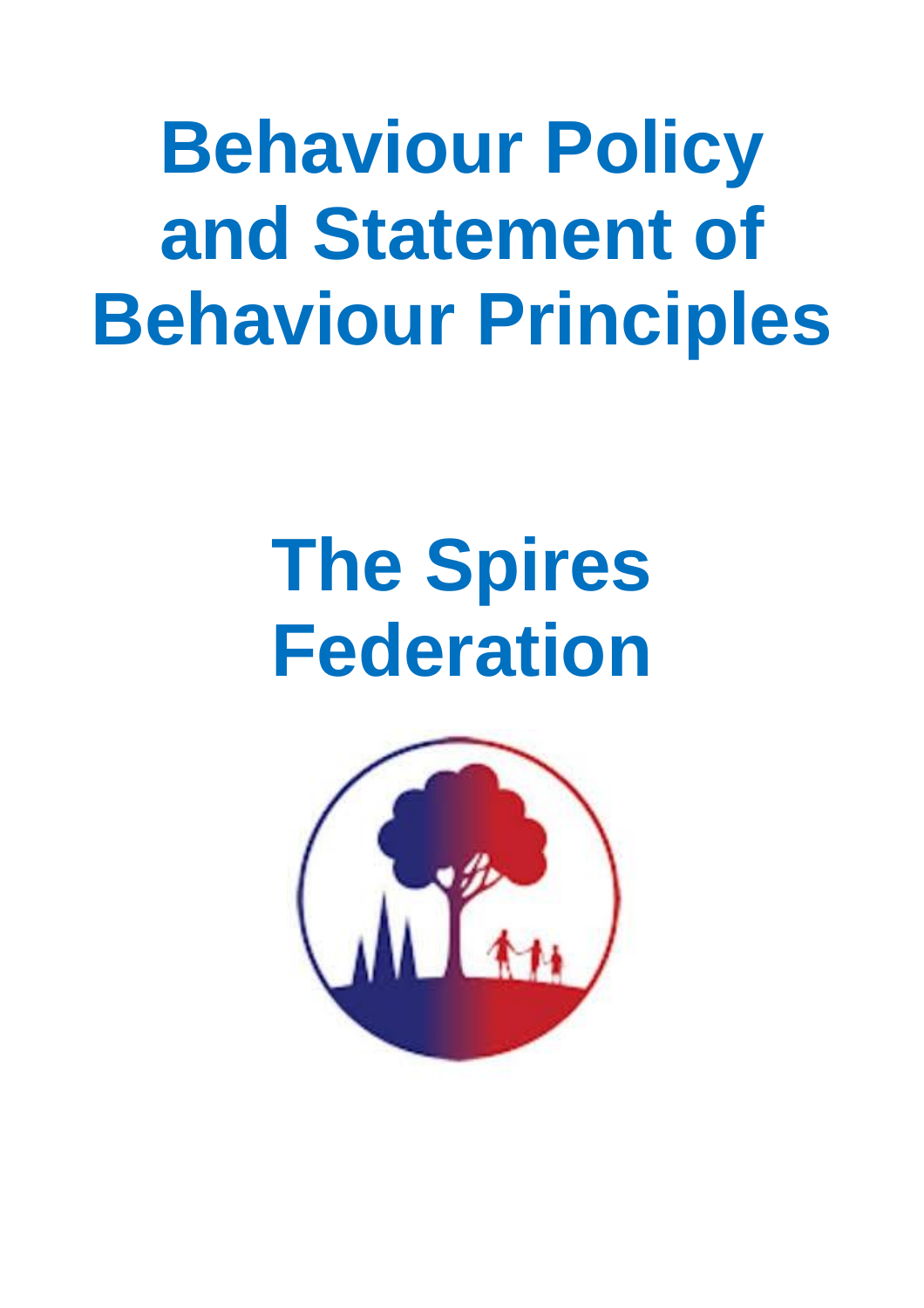## **Contents**

**…………………………………………………………………………………………………………………………….**

## **1. Aims**

This policy aims to:

- Provide a **consistent approach** to behaviour management
- **Define** what we consider to be unacceptable behaviour, including bullying
- Outline **how pupils are expected to behave**
- Summarise the **roles and responsibilities** of different people in the school community with regards to behaviour management
- Outline our system of **rewards and sanctions**

## **2. Legislation and statutory requirements**

This policy is based on advice from the Department for Education (DfE) on:

- [Behaviour and discipline in schools](https://www.gov.uk/government/publications/behaviour-and-discipline-in-schools)
- [Searching, screening and confiscation at school](https://www.gov.uk/government/publications/searching-screening-and-confiscation)
- [The Equality Act 2010](https://www.gov.uk/government/publications/equality-act-2010-advice-for-schools)
- [Use of reasonable force in schools](https://www.gov.uk/government/publications/use-of-reasonable-force-in-schools)
- [Supporting pupils with medical conditions at school](https://www.gov.uk/government/publications/supporting-pupils-at-school-with-medical-conditions--3)

It is also based on the [special educational needs and disability \(SEND\) code of practice.](https://www.gov.uk/government/publications/send-code-of-practice-0-to-25)

In addition, this policy is based on:

- Section 175 of the [Education Act 2002,](http://www.legislation.gov.uk/ukpga/2002/32/section/175) which outlines a school's duty to safeguard and promote the welfare of its pupils
- Sections 88-94 of the **Education and Inspections Act 2006**, which require schools to regulate pupils' behaviour and publish a behaviour policy and written statement of behaviour principles, and give schools the authority to confiscate pupils' property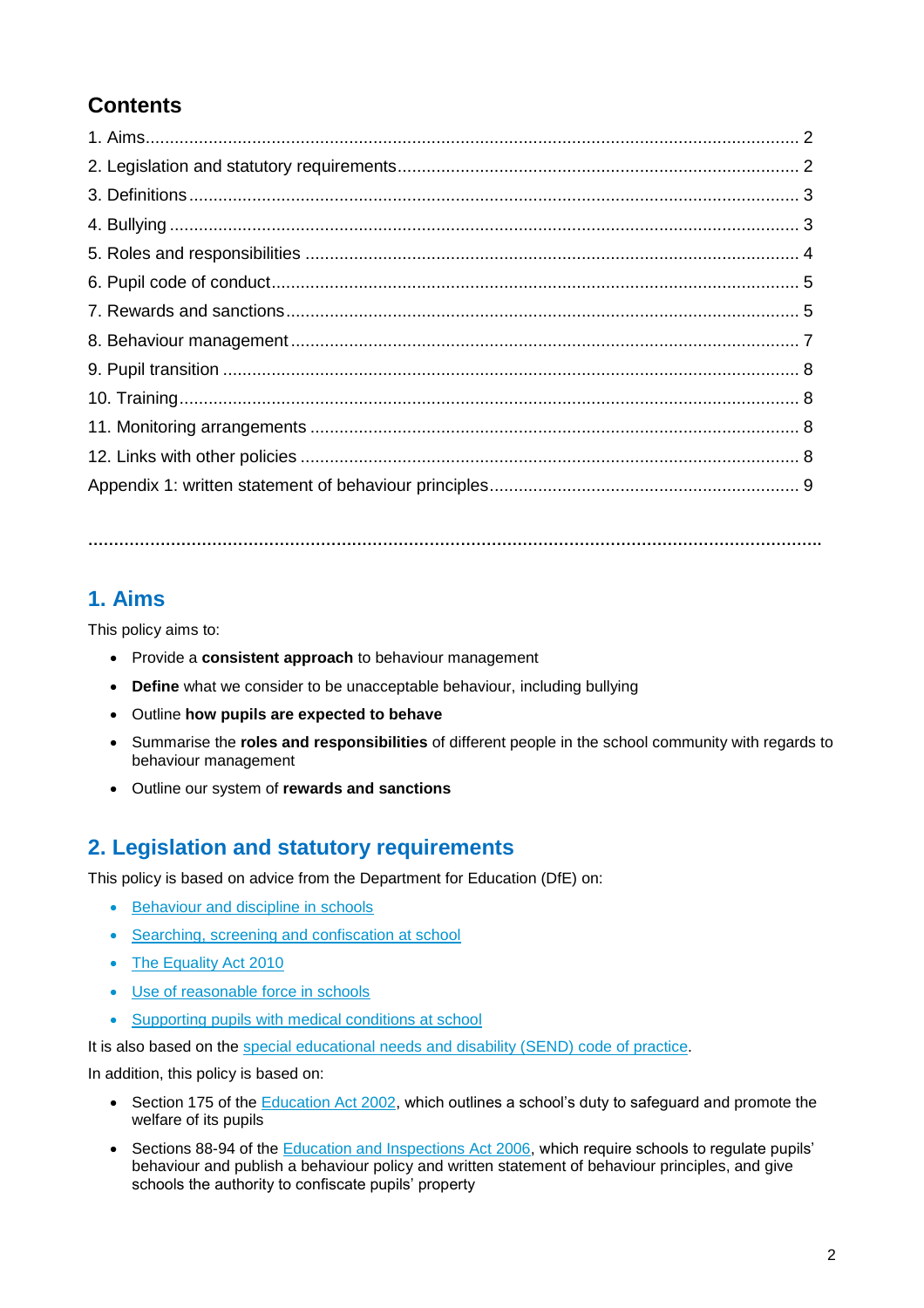• [DfE guidance](https://www.gov.uk/guidance/what-maintained-schools-must-publish-online#behaviour-policy) explaining that maintained schools should publish their behaviour policy online

## **3. Definitions**

**Misbehaviour** is defined as:

- Disruption in lessons, in corridors between lessons, and at break and lunchtimes
- Non-completion of classwork
- Poor attitude
- Disrespect to others/rudeness

#### **Serious misbehaviour** is defined as:

- Repeated breaches of the school rules
- Any form of bullying
- Swearing
- Sexual assault, which is any unwanted sexual behaviour that causes humiliation, pain, fear or intimidation
- Vandalism
- Theft
- Fighting
- Smoking
- Racist, sexist, homophobic or discriminatory behaviour
- Possession of any prohibited items. These are:
	- o Knives or weapons
	- o Alcohol
	- o Illegal drugs
	- o Stolen items
	- o Tobacco and cigarette papers
	- o Fireworks
	- o Pornographic images
	- $\circ$  Any article a staff member reasonably suspects has been, or is likely to be, used to commit an offence, or to cause personal injury to, or damage to the property of, any person (including the pupil)

## **4. Bullying**

**Bullying** is defined as the repetitive, intentional harming of one person or group by another person or group, where the relationship involves an imbalance of power.

Bullying is, therefore:

- Deliberately hurtful
- Repeated, often over a period of time
- Difficult to defend against

Bullying can include: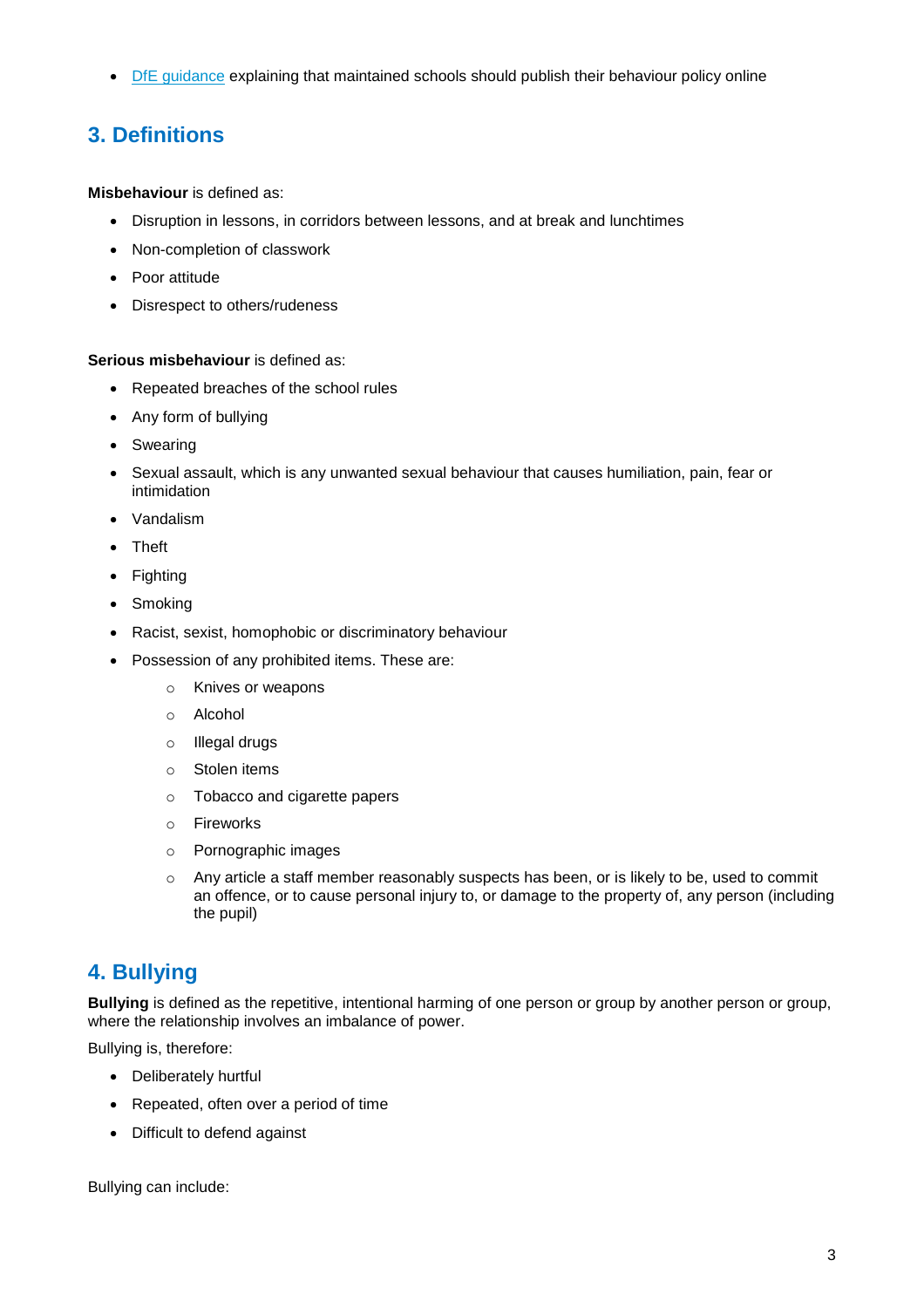| <b>Type of bullying</b>   | <b>Definition</b>                                                                                                                                                                   |
|---------------------------|-------------------------------------------------------------------------------------------------------------------------------------------------------------------------------------|
| Emotional                 | Being unfriendly, excluding, tormenting                                                                                                                                             |
| Physical                  | Hitting, kicking, pushing, taking another's belongings, any use of<br>violence                                                                                                      |
| Racial                    | Racial taunts, graffiti, gestures                                                                                                                                                   |
| Sexual                    | Explicit sexual remarks, display of sexual material, sexual gestures,<br>unwanted physical attention, comments about sexual reputation or<br>performance, or inappropriate touching |
| Direct or indirect verbal | Name-calling, sarcasm, spreading rumours, teasing                                                                                                                                   |
| Cyber-bullying            | Bullying that takes place online, such as through social networking<br>sites, messaging apps or gaming sites                                                                        |

## **5. Roles and responsibilities**

#### **5.1 The Governing Body**

The Governing body is responsible for reviewing and approving the written statement of behaviour principles (appendix 1).

The Governing Body will also review this behaviour policy in conjunction with the headteacher and monitor the policy's effectiveness, holding the Executive Headteacher to account for its implementation.

#### **5.2 The Executive Headteacher**

The Executive Headteacher is responsible for reviewing this behaviour policy in conjunction with the Governing body giving due consideration to the school's statement of behaviour principles (appendix 1). The headteacher will also approve this policy.

The Executive Headteacher will ensure that the school environment encourages positive behaviour and that staff deal effectively with poor behaviour, and will monitor how staff implement this policy to ensure rewards and sanctions are applied consistently.

#### **5.3 Staff**

Staff are responsible for:

- Implementing the behaviour policy consistently
- Modelling positive behaviour
- Providing a personalised approach to the specific behavioural needs of particular pupils
- Recording behaviour incidents on Scholar Pack

The senior leadership team will support staff in responding to behaviour incidents.

#### **5.4 Parents**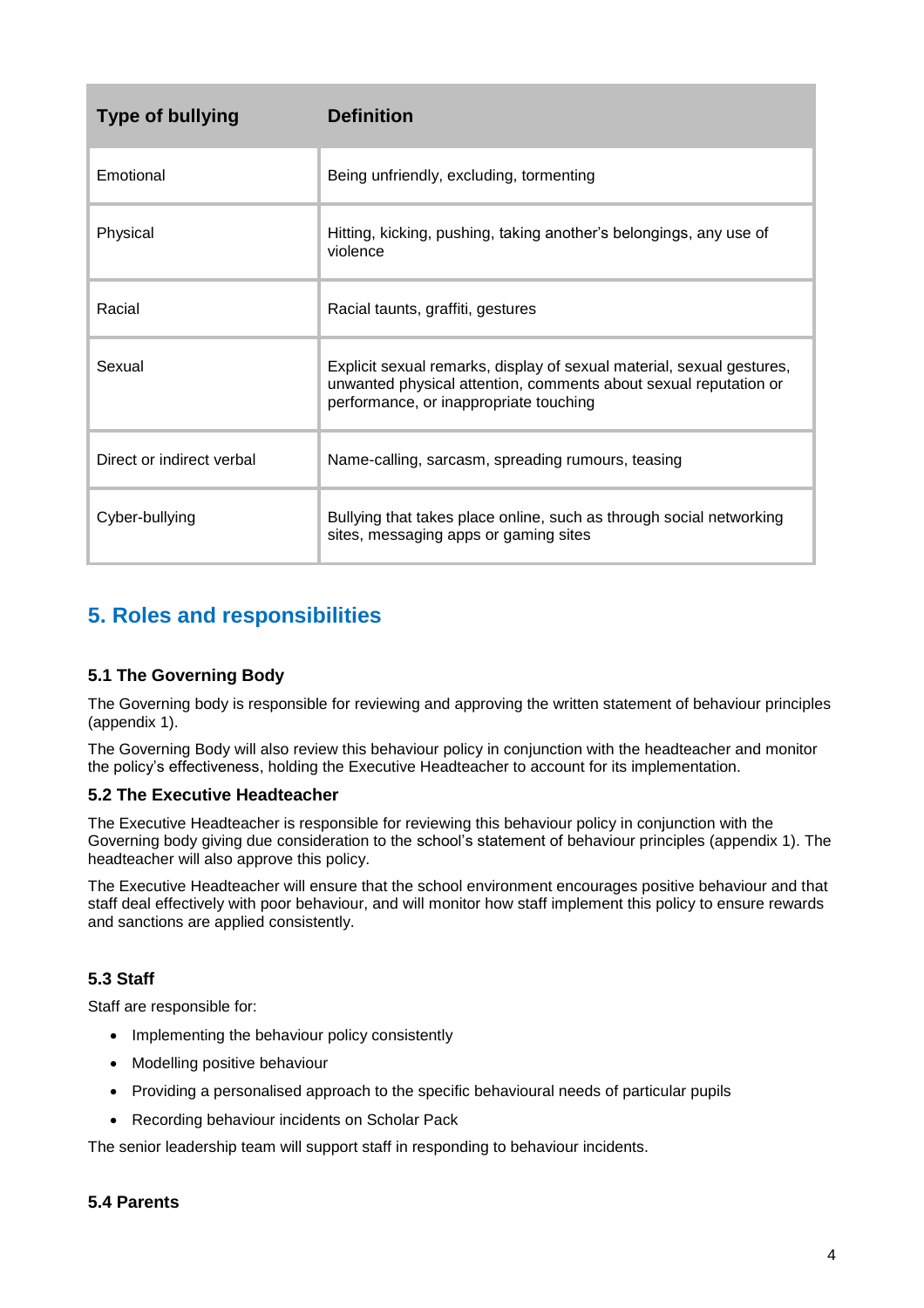Parents are expected to:

- Support their child in adhering to the pupil code of conduct
- Inform the school of any changes in circumstances that may affect their child's behaviour
- Discuss any behavioural concerns with the class teacher promptly

## **6. Pupil code of conduct**

Pupils are expected to:

- Behave in an orderly and self-controlled way
- Show respect to members of staff and each other
- In class, make it possible for all pupils to learn
- Move quietly around the school
- Treat the school buildings and school property with respect
- Accept sanctions when given
- Refrain from behaving in a way that brings the school into disrepute, including when outside school

## **7. Rewards and sanctions**

At the Spires Federation each school has different award systems for positive behaviour and sanctions for negative behaviour.

#### **7.1 List of rewards and sanctions**

#### **Positive Behaviours**

 **A visual behaviour system in class that identifies clearly those pupils who are displaying positive behaviours:**

All pupils start on the sunshine every day. The names will move up and down the symbols based on behaviour for learning/effort/visual demonstration of values.

- **Star**
- **Rainbow**
- **Sunshine (all pupils start here)**
- **Cloud**
- **Thundercloud**

The pupils can move up and down the chart throughout the day. The school is a *'safe place to make mistakes'*. At the end of the day if a pupil is on the star they receive a **house point.** If they are on the thundercloud at the end of the day they refer to the **Sanctions** part of the policy.

 **Headteacher/SLT award book:** When a child has done something above and beyond, demonstrating resilience, determination, values in action etc they are directed to a member of SLT to go in the book and a Headteacher's award sticker is given and stuck on relevant work: **Nocton-**Bright Sparks Book of Brilliance **Dunston-**Dunston Book of Brilliance **Digby**-Dynamic Digby Book of Brilliance

#### **During the Weekly Shine Assembly these are read out and pupils congratulated**.

 '**Smile and Shine Time'**. Linked to the Wellbeing sessions on a Friday pm. Earning minutes for this reward time can be altered by individual class teachers. It can also be a chance for children to reflect on any values/rules they are not demonstrated over the week (format to be created to record this)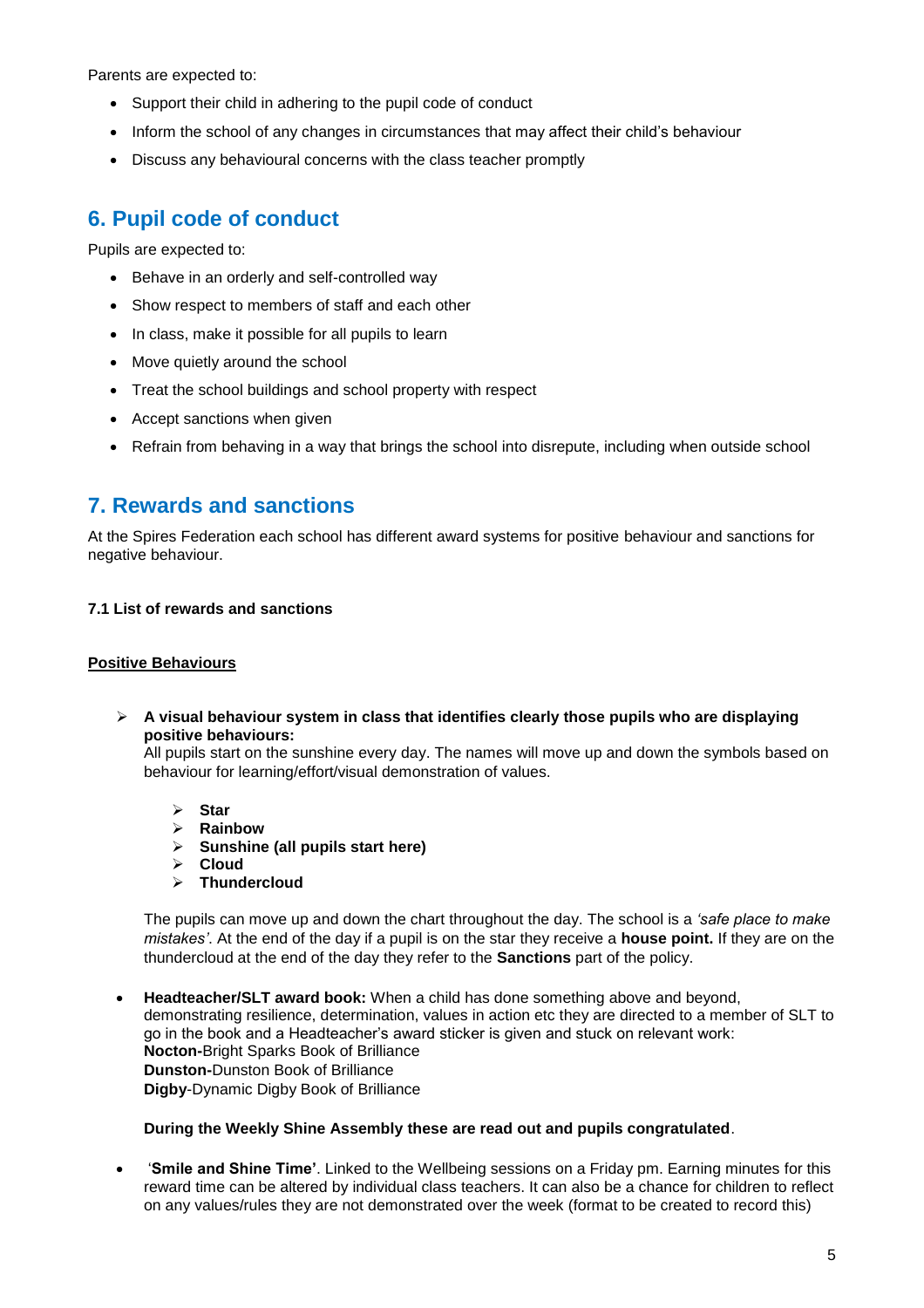- **House points** in class and across the school linked to the Rainbow and the behaviour charts in class. House captains to collect up class house points so that a ½ Termly winning house can be announced in Celebration Assembly/Shine Assembly. New trophy (with matching coloured ribbons to be purchased for each school and displayed)
- **Golden Rules** –Same Golden rules across the Federation developed every September for the new academic year.
- **Weekly Shine Assembly** to include:

-Teacher Certificate (one per class per week)

-Headteacher Book

-Values trophy – awarded to one person who has demonstrated the current Value over the past week

-One class sharing their work

-Any achievement from home and/or sporting achievements.

- -Termly House Winners Trophy
- -Writer of the Week Trophy
- -Attendance Trophy

#### **Sanctions for Negative Behaviours**

If a child should choose to break the rules in class/around schools, then the following sanctions will apply for that day;

- **Stage 1 –** Verbal Warning
- **Stage 2 1st negative behaviour-Name moved down the chart**
- **Stage 3 2<sup>nd</sup> negative behaviour-Name moved down the chart again onto the thundercloud (This** results in the child missing 5 minutes of the next playtime
- **Stage 4 3<sup>rd</sup> Negative behaviour-If** child continues to demonstrate negative behaviour then the child now is sent to see a member of SLT (instantly if possible)/ The Class teacher needs to record this on Scholarpack.
- **Stage 5 –** If this continues, the parents are now informed either as a phonecall or ideally face to face. CT to log on Scholarpack. **(Start on this stage if a behaviour is more serious)**
- **Stage 6 -** If the Class teacher and/or SLT deem it necessary then the child can be placed on Report/Behaviour Card. This is for repeated Stage 5's or for severe behaviours. This involves the child having a behaviour card (to be designed for use across the Federation). Each day the class teacher records Positives and Negatives of that day. The child then meets with SLT on the following Monday morning to discuss their Behaviour Card. This discussion is logged on Scholarpack. They are taken off the Behaviour Card when Class Teacher and SLT see suitable improvement.
- **Stage 7 –** External behavioural support services (BOSS, Pupil Reintegration Team, Specialist SEN teams) are involved and a Behaviour Plan /Contract is written.
- **Fixed Term/Permanent Exclusion –** an exclusion for fixed period can be used for acts of physical aggression, verbal abuse, bringing harmful substances/objects on the premises, acts of vandalism and stealing, racial abuse, sexual misconduct and persistent disruptive behaviour which prevents other from learning.

#### **Additional Points**

-Class Teachers to keep a log of any children who have progressed onto the stages so that if the behaviour persists a 'picture' is built up.

-For class sanctions each day is a fresh start, all children return to the sunshine at the start of every day (however the log mentioned above builds the picture)

- A child should never miss more than 5 minutes of their playtime for a sanction or to finish work. Children need movement and fresh air in order to learn.

#### **7.2 Off-site behaviour**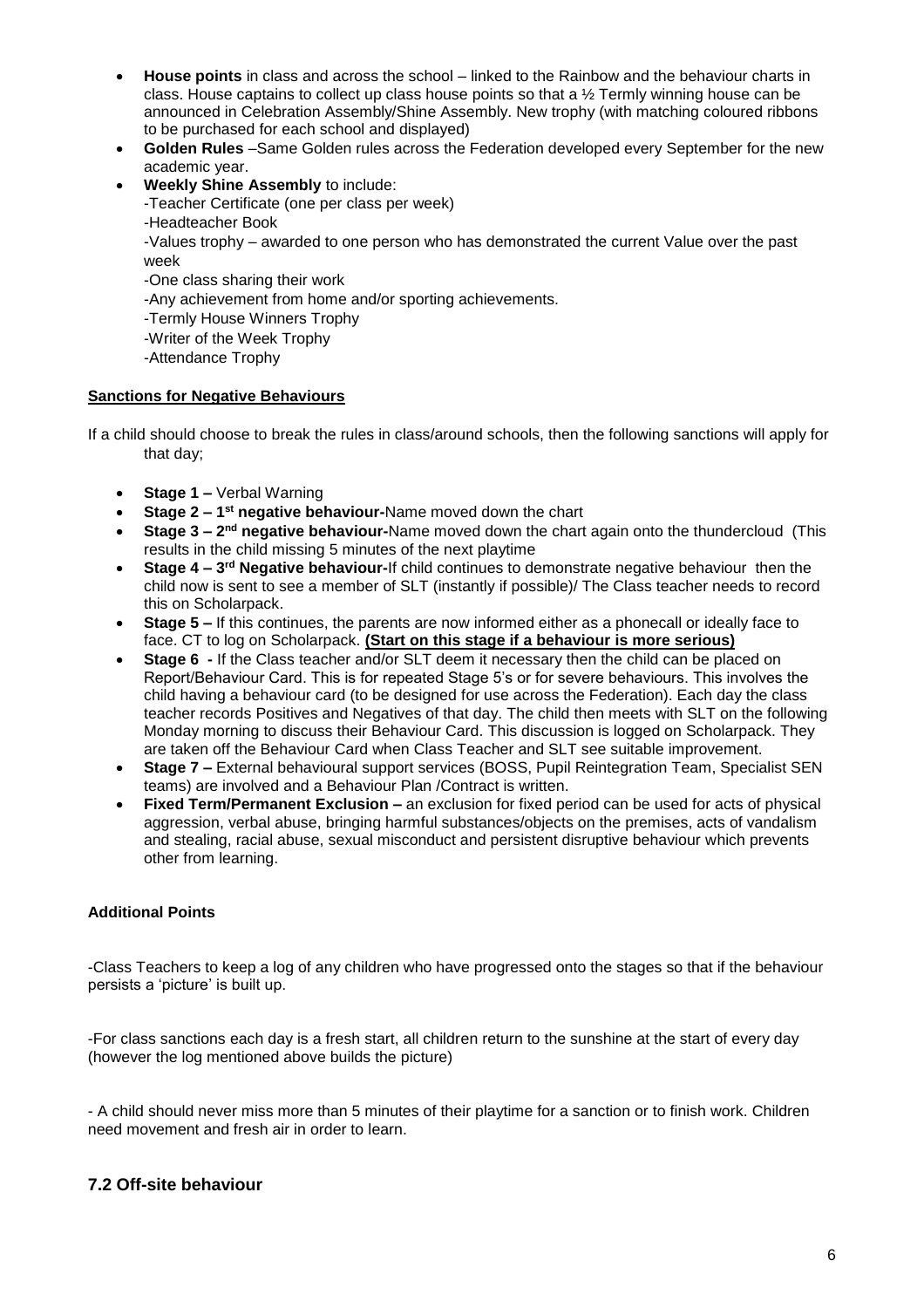Sanctions may be applied where a pupil has misbehaved off-site when representing the school, such as on a school trip or on the bus on the way to or from school.

#### **7.3 Malicious allegations**

Where a pupil makes an accusation against a member of staff and that accusation is shown to have been malicious, the Executive Headteacher will discipline the pupil in accordance with this policy.

Please refer to our safeguarding policy for more information on responding to allegations of abuse.

The Executive Headteacher will also consider the pastoral needs of staff accused of misconduct.

### **8. Behaviour management**

#### **8.1 Classroom management**

Teaching and support staff are responsible for setting the tone and context for positive behaviour within the classroom.

They will:

- Create and maintain a stimulating environment that encourages pupils to be engaged
- Display the pupil code of conduct or their own classroom rules
- Develop a positive relationship with pupils, which may include:
	- o Greeting pupils in the morning/at the start of lessons
	- o Establishing clear routines
	- o Communicating expectations of behaviour in ways other than verbally
	- o Highlighting and promoting good behaviour
	- o Concluding the day positively and starting the next day afresh
	- o Having a plan for dealing with low-level disruption
	- o Using positive reinforcement

#### **8.2 Physical restraint**

In some circumstances, staff may use reasonable force to restrain a pupil to prevent them:

- Causing disorder
- Hurting themselves or others
- Damaging property

Incidents of physical restraint must:

- **Always be used as a last resort**
- Be applied using the minimum amount of force and for the minimum amount of time possible
- Be used in a way that maintains the safety and dignity of all concerned
- Never be used as a form of punishment
- Be recorded and reported to parents (see appendix 3 for a behaviour log)

#### **8.3 Confiscation**

**Any prohibited items (listed in section 3) found in pupils' possession will be confiscated.** These items will not be returned to pupils.

We will also confiscate any item which is harmful or detrimental to school discipline. These items will be returned to pupils after discussion with senior leaders and parents, if appropriate.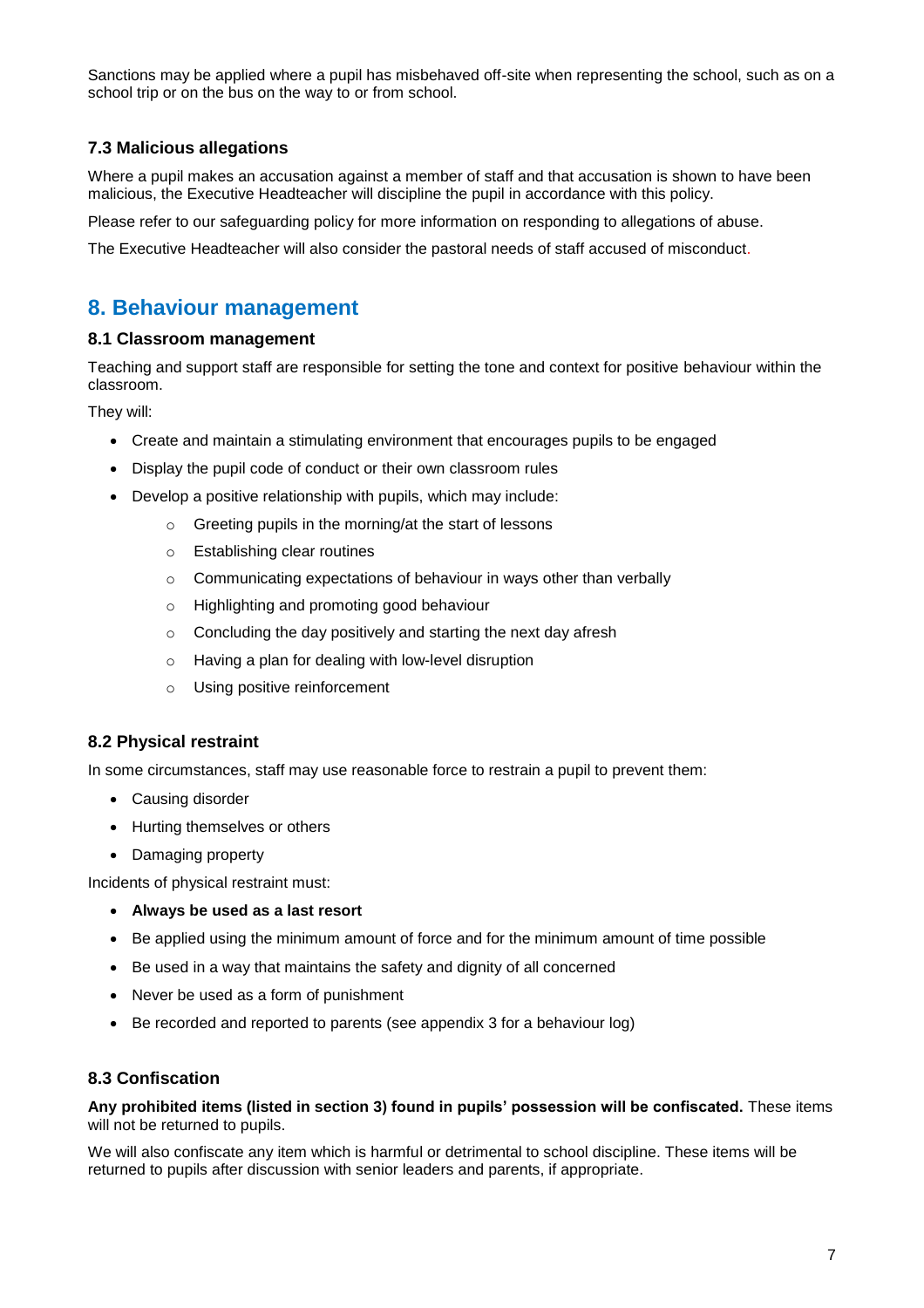Searching and screening pupils is conducted in line with the DfE's latest guidance on searching, screening [and confiscation.](https://www.gov.uk/government/publications/searching-screening-and-confiscation)

#### **8.4 Pupil support**

The school recognises its legal duty under the Equality Act 2010 to prevent pupils with a protected characteristic from being at a disadvantage. Consequently, our approach to challenging behaviour may be differentiated to cater to the needs of the pupil.

The school's special educational needs co-ordinator will evaluate a pupil who exhibits challenging behaviour to determine whether they have any underlying needs that are not currently being met.

Where necessary, support and advice will also be sought from specialist teachers, an educational psychologist, medical practitioners and/or others, to identify or support specific needs.

When acute needs are identified in a pupil, we will liaise with external agencies and plan support programmes for that child. We will work with parents to create the plan and review it on a regular basis.

## **9. Pupil transition**

To ensure a smooth transition to the next year, pupils have transition sessions with their new teacher(s). In addition, staff members hold transition meetings.

To ensure behaviour is continually monitored and the right support is in place, information related to pupil behaviour issues may be transferred to relevant staff at the start of the term or year. Information on behaviour issues may also be shared with new settings for those pupils transferring to other schools.

## **10. Training**

Our staff are provided with training on managing behaviour, including proper use of restraint, as part of their induction process.

Behaviour management will also form part of continuing professional development.

## **11. Monitoring arrangements**

This Behaviour policy will be reviewed by the Executive Headteacher and Full Governing Body every 3 years. At each review, the policy will be approved by the Executive Headteacher.

The written statement of behaviour principles (appendix 1) will be reviewed and approved by the Full governing body every 2 years

## **12. Links with other policies**

This behaviour policy is linked to the following policies:

• Safeguarding policy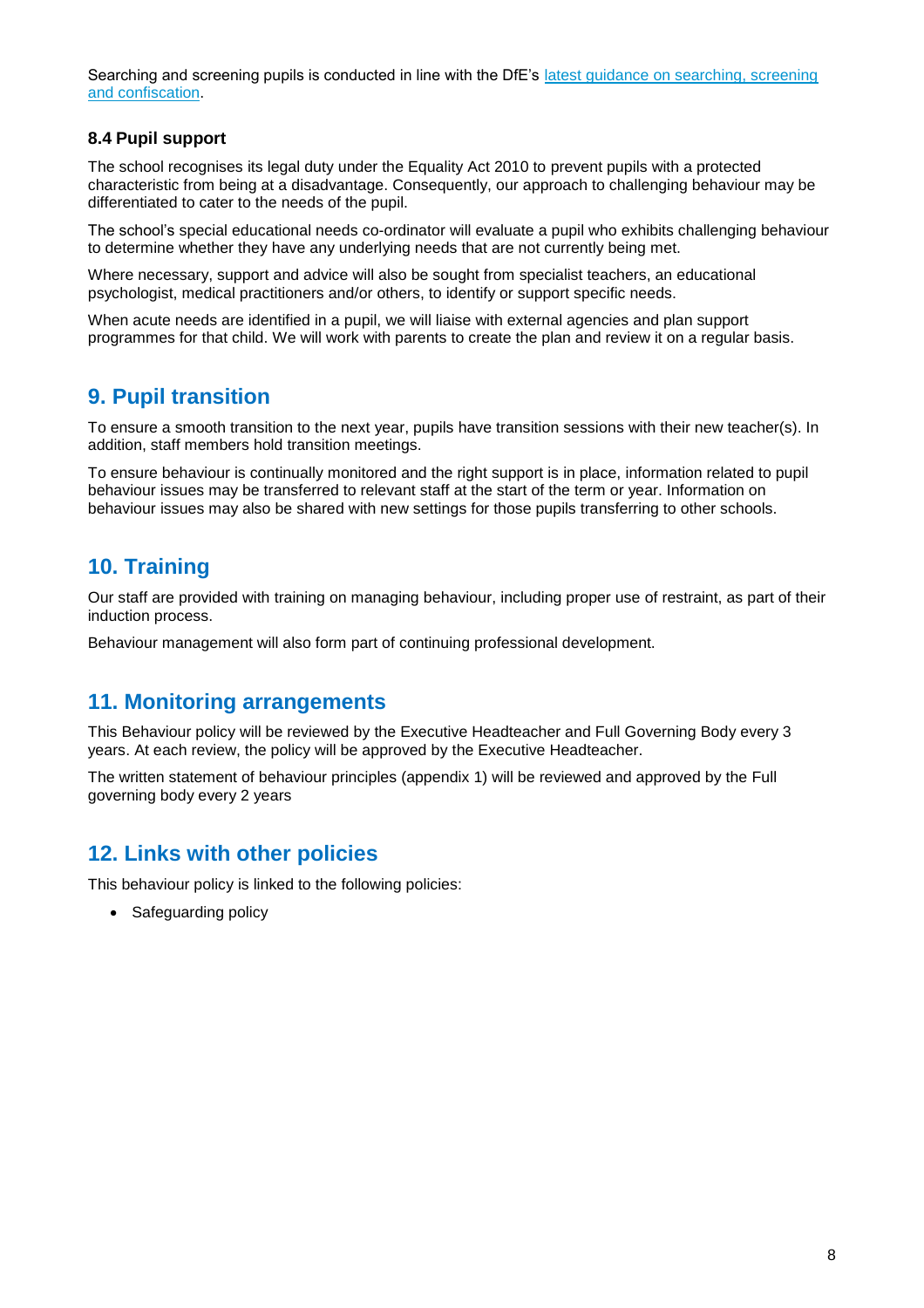

## **SpiresFederation**

Digby Church of England School Dunston St Peter's Church of England School **Nocton Community Primary School** 

## **Appendix 1: written statement of behaviour principles**

- Every pupil understands they have the right to feel safe, valued and respected, and learn free from the disruption of others
- All pupils, staff and visitors are free from any form of discrimination
- Staff and volunteers set an excellent example to pupils at all times
- Rewards, sanctions and reasonable force are used consistently by staff, in line with the behaviour policy
- The behaviour policy is understood by pupils and staff
- The exclusions policy explains that exclusions will only be used as a last resort, and outlines the processes involved in permanent and fixed-term exclusions
- Pupils are helped to take responsibility for their actions
- Families are involved in behaviour incidents to foster good relationships between the school and pupils' home life

The Governing Body also emphasises that violence or threatening behaviour will not be tolerated in any circumstances.

This written statement of behaviour principles is reviewed and approved by the Full Governing Body every 3 years.